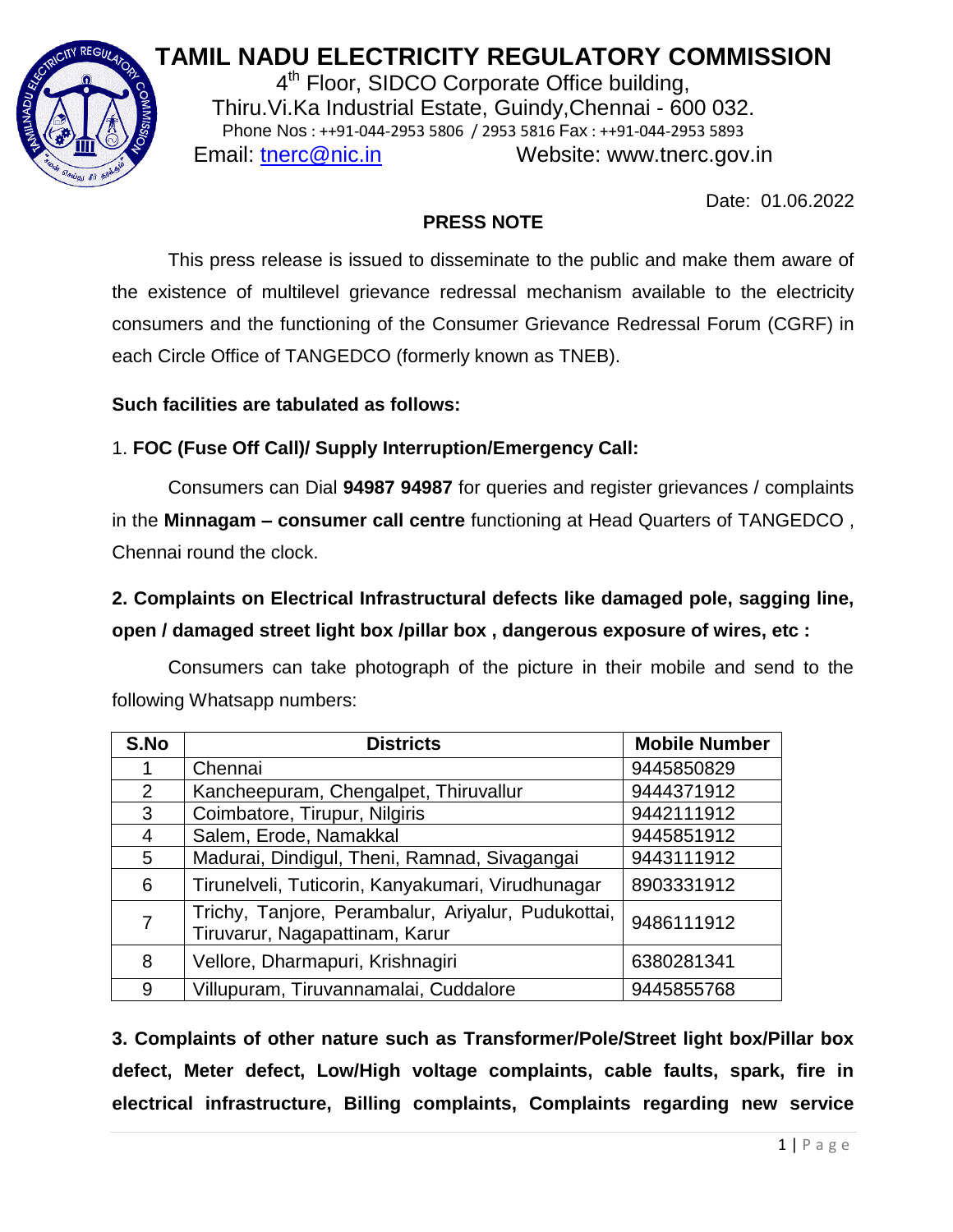**connection, Reconnection, power quality, Delay in service, Deficiency in service , other issues relating to electricity etc:** 

Complaints /Grievance can be registered by dialing **94987 94987 of the Minnagam – consumer call centre.** 

Complaints can also be registered by visiting the Tangedco website [www.tangedco.gov.in](http://www.tangedco.gov.in/)  $\rightarrow$  Reach Us  $\rightarrow$  Consumer's Complaint.

Complaints can also be lodged with the concerned Section officer. If not redressed, next level Sub divisional officer and then Divisional Officer can be contacted. Superintending Engineer of every Distribution Circle is holding grievance meeting in each Division office every month. The grievance can be represented to the Superintending Engineer during this grievance meeting also.

Even if the grievance is not redressed in the above steps, the same can be submitted to the CGRF- **"Consumer Grievance Redressal Forum"** established under the provisions of the Electricity Act 2003 in every electricity distribution circle office for redressal of grievances. The addresses of all the Consumer Grievance Redressal Forums are available in the Commission's website [www.tnerc.gov.in](http://www.tnerc.gov.in/)  $\rightarrow$  Consumer Corner as well as in the TANGEDCO's website [www.tangedco.gov.in](http://www.tangedco.gov.in/)  $\rightarrow$  Consumer Info  $\rightarrow$  Consumer Guidance  $\rightarrow$  Consumer Grievance.

Consumers who have grievance regarding application for new service connection, delay in effecting new service connection, change of defective meters, dispute in electricity consumption billing, non-attending to the faults or any other grievance related to the services rendered by the TANGEDCO can approach this Consumer Grivance Redressal Forum headed by the Superintending Engineer of the concerned circle. Each Consumer Grievance Redressal Forum in the circle has two Members and a Chairman.

In case of non-redressal of grievance by the forum or any Consumer who is aggrieved on the order of the forum, may himself or through his representative make a complaint within 30 days to the Appellate authority viz. Electricity Ombudsman who is attached to the office of the Regulatory Commission.

The entire procedural details of the CGRF and Electricity Ombudsman Regulation is available in [www.tnerc.gov.in](http://www.tnerc.gov.in/)  $\rightarrow$  Regulations $\rightarrow$  Final Regulations $\rightarrow$  Consumer Grievance Redressal Forum and Electricity Ombudsman for the guidance of the consumers.